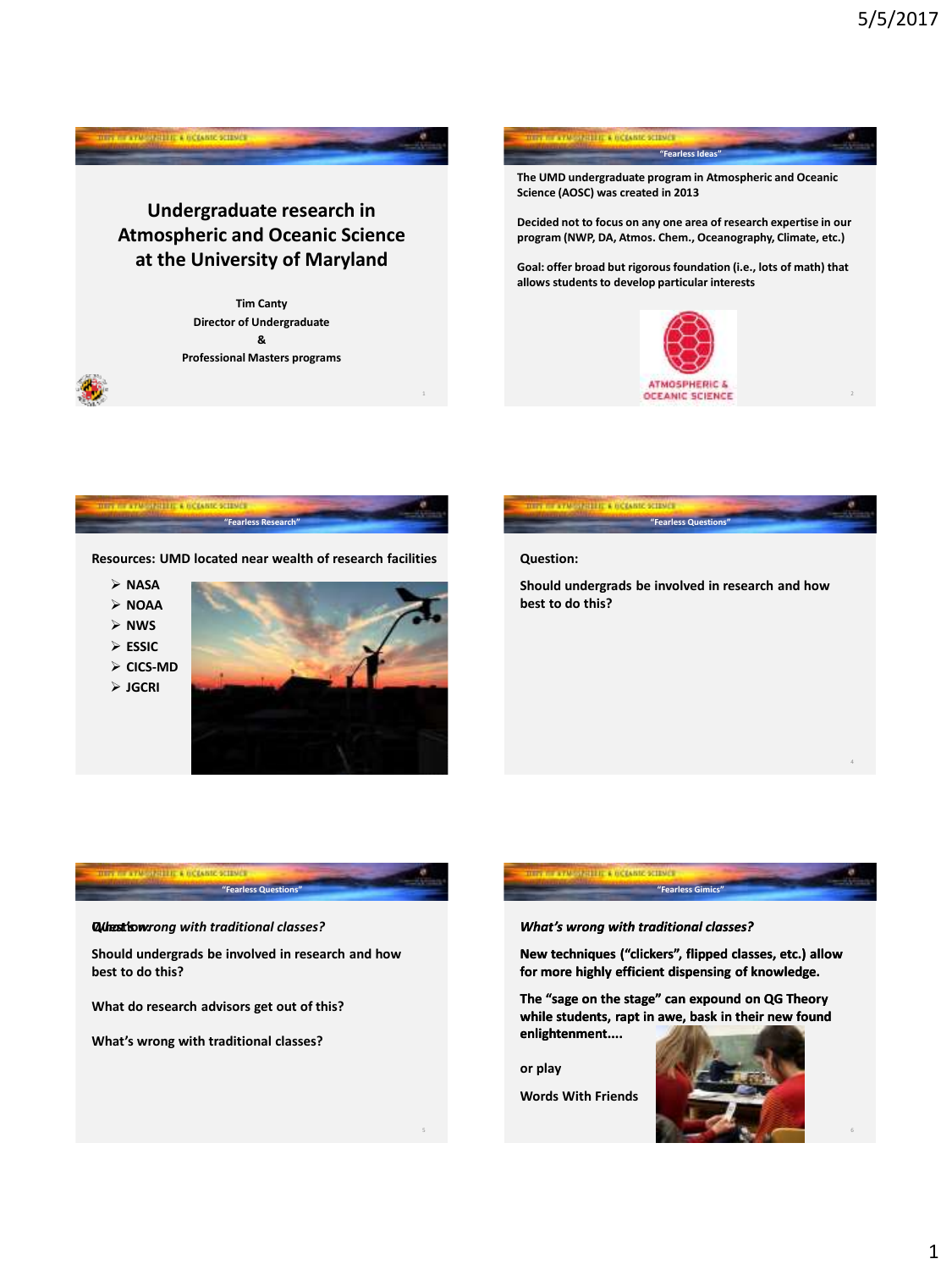8



## *What's wrong with traditional classes?*

**Classes are an integral part of the developmental process….** 

**… but they don't always evaluate the skills most needed in a research/work environment**





**Fall Prospectus Defense: 15 minute "conference style" talk\* Spring Final Defense: 2 hr poster session\***

**This is**

- **a chance to gain valuable, marketable skills**
- **excellent preparation for graduate school**
- **stressful (by design)**
- **an opportunity to showcase abilities not tested for in classes**

**\* Written prospectus and final dissertation also required**







**Should all undergraduates be involved in research and not just the next generation of PhDs?**

## **YES!**

**Majority of projects are at grad. student level (cost less, too), 4 published students, many presenting at conferences**

**Some of the most advanced projects have been completed by students who, at first glance, would not be considered PhD material**

11 **Exams, quizzes, term papers don't test for these skills!!!!**

## **CONSTRUCTION CONTRACTOR**

**Should all undergraduates be involved in research and not just the next generation of PhDs?**

**What to do researchers advisors get out of students?**

- **Willingness to work on "menial" tasks**
- **Work on ideas you haven't had time to focus on**
- **Low cost**
- **Funding agencies like this**
- **Enthusiasm(!)**

**Since inception increasing numbers of local research community wanting to get involved**